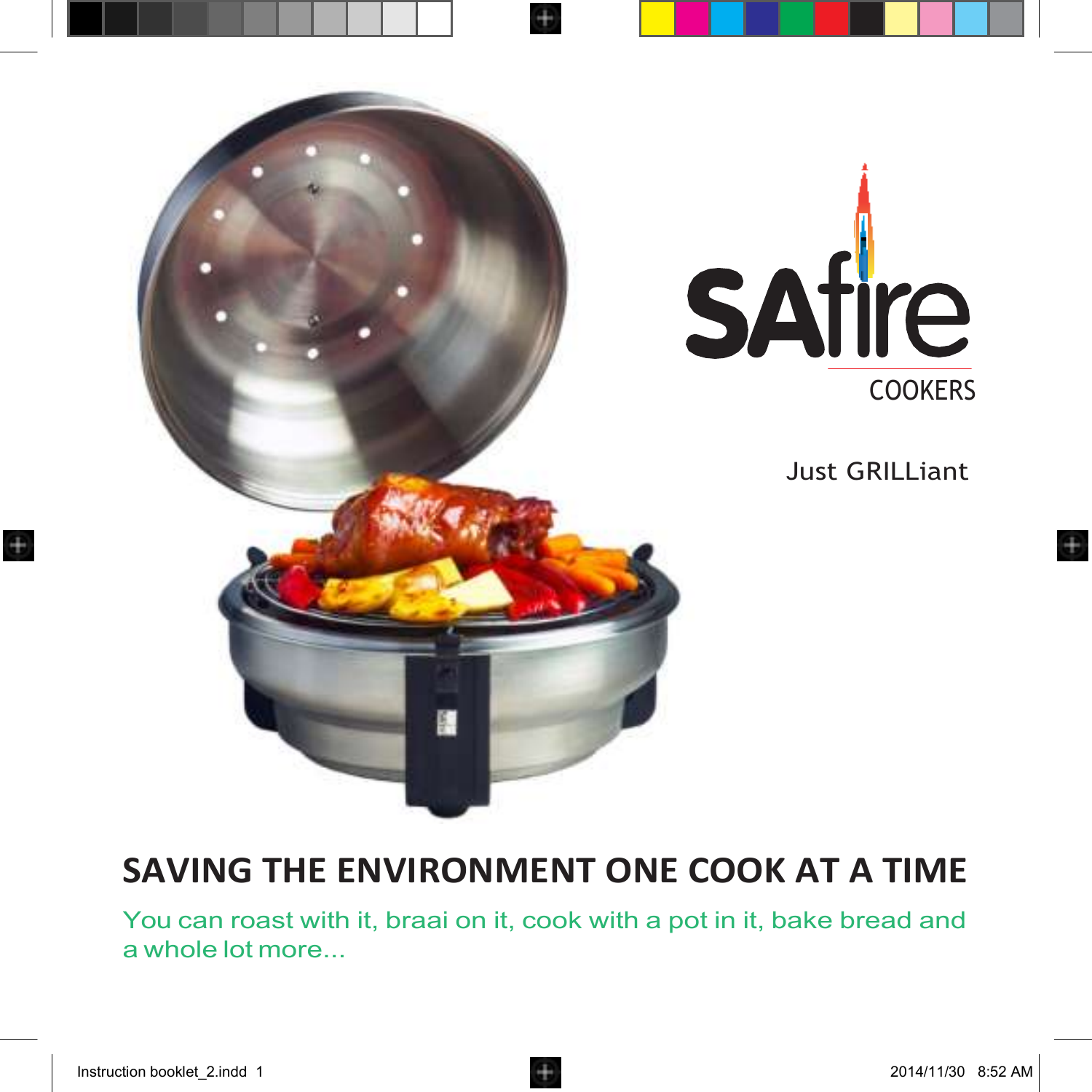







#### **Roast**

with the ribbed side of the cooking grid facing upwards and the dome closed. Now SAfire serves as an oven and can roast almost anything: chicken, beef; pork, lamb, or vegetables (Maximumrawweight2.5kg.e.g.twochickens.

#### **Barbeque**

To Barbeque, remove the dome and place the grid with the ribbed side facing upwards, place your food on the grid and barbeque with or without the dome.

#### **Bake**

With the dome closed you can bake in your SAfire. Place the grid with the flat side facing upwards. Bake bread, rolls and wonderful pizza on the same grid in the same way you would in your oven.

#### **Fry**

To fry remove the dome, place the grid with the flat side upwards and you now have a frying pan to fry eggs, bacon, fish and mushrooms, etc.

#### **Oven shelf**

While roasting you can bake vegetables on the oven shelf.

#### **ATTENTION!**

This barbecue will become very hot. Do not move during use. Do not use in enclosed and unventilated spaces. Do not use alcohol, petrol or similar liquids to light or re-light the barbecue.Keep the barbecue away from children and pets.Ensure that the barbecue is placed on a stable, level surface before use. Do not carry the safire roaster by the dome handle while inoperation.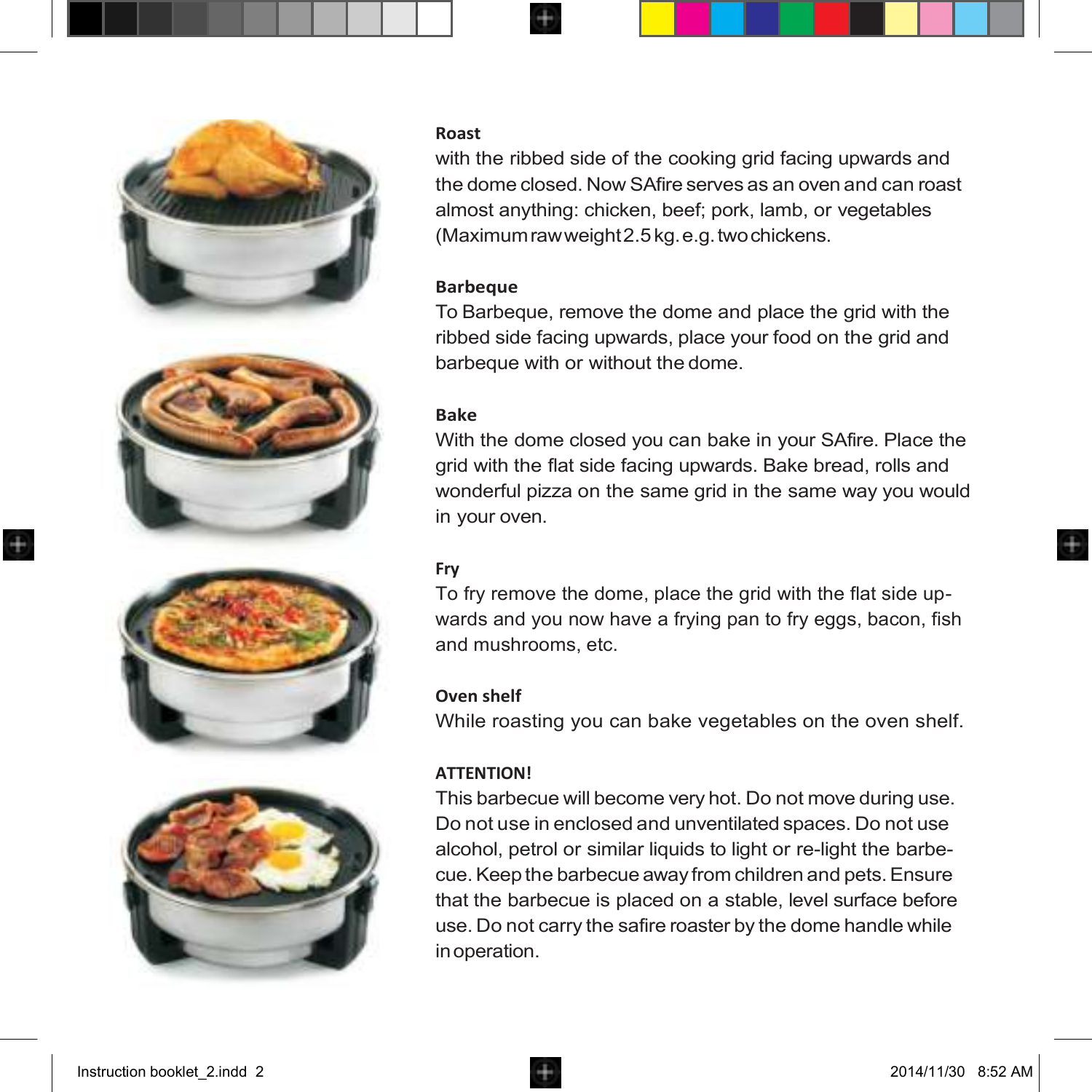#### **Important notice**

- 1. Do not allow hot briquettes to burn in your SAfire for more than 10 minutes with the grid and dome in place without food on the grid. This will damage your grid and dome handle.
- 2. Once your cooking is complete, remove dome and grid to allow the briquettes to burn out freely. You can remove the fire chamber with the lifting tool and place it on a non-flammable surface such as a brick, to let it burn out. This will prevent the oils and fats baking hard after cooking in the Safire.
- 3. Always make sure that the vent holes in the grid are not blocked while cooking, to prevent choking thefire.
- 4. Never place briquettes into the fire chamber without the fire chamber grid in place



#### **Now you are ready to cook.**

#### **Cleaning Instructions**

### All surfaces of your SAfire should be washed with a warm soapy solution, applied with a sponge. Abrasive materials can be used on stubborn marks, as this product is made from high quality Stainless steel. Before cooking, if you wish, spray the inside of the dome and the grid with Olive oil. This seals the surface and makes cleaning even easier or simply wash or simply put the SAfire in the dishwasher. Special care should be taken when cleaning the Roaster Grid; no abrasive cleaning materials must be used on non stick surfaces.





#### **Lighting up instructions**

- 1. Open SAfire and remove the grid.
- 2. Place an appropriate amount of firelighters on the fire chamber grid.
- 3. Stack 8-10 briquettes (depending on size, 400g in total.
- 4. Ensure that there is adequate ventilation (e.g. open veranda orpatio).
- 5. Light the firelighters in the normal way.
- 6. Allow it to burn for 20-30 minutes or until the coals are a grey colour.
- 7. Position the grid in the roaster and allow to heat up for 2 minutes.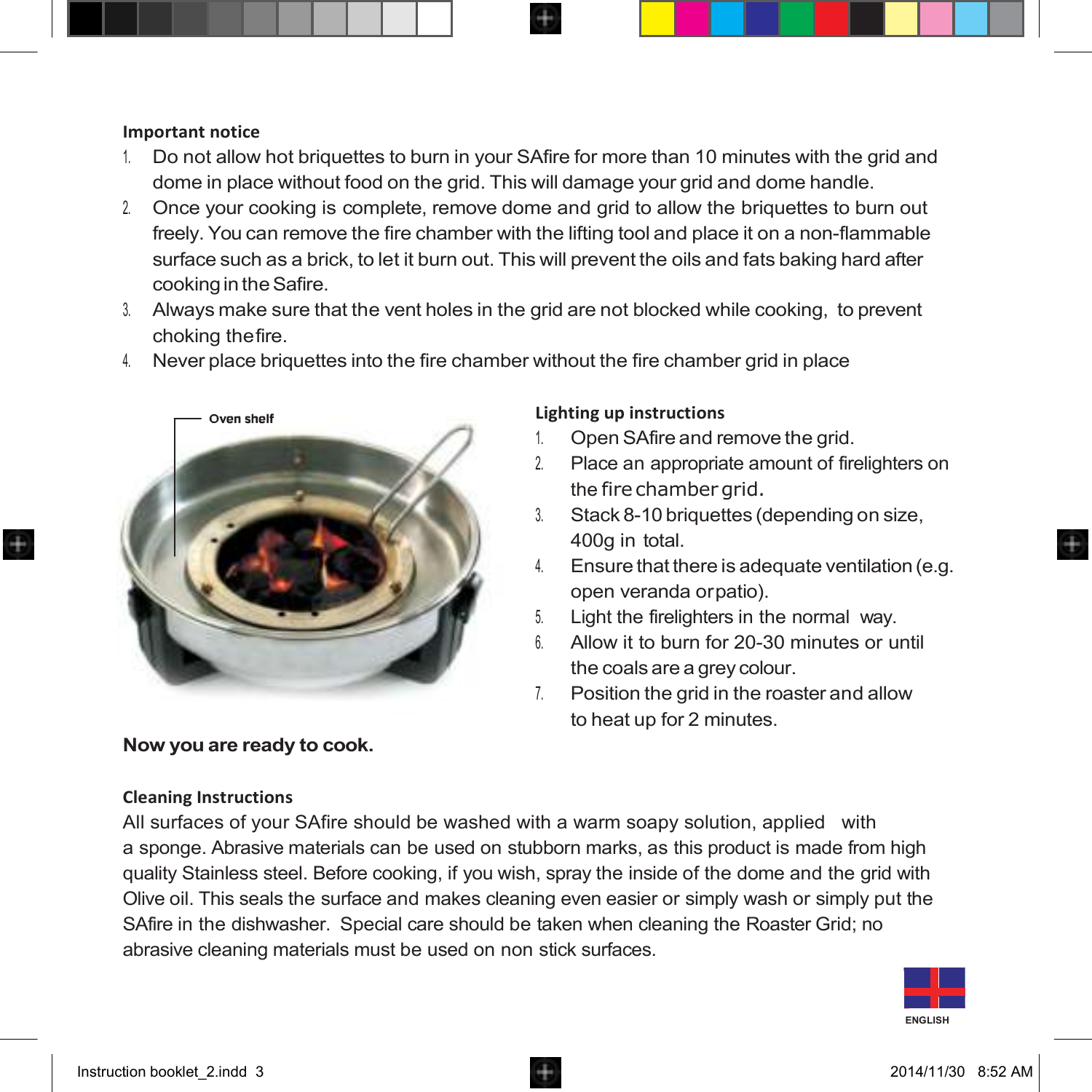

#### **Rôtir**

Faire rôtir sur le côté striée de la grille de cuisson, placé vers le haut et avec le couvercle du barbecue fermé. Maintenant SAfire sert de four et il peut rôtir à peu près n'importe quoi: Poulet, bœuf; porc, ou légumes (poids cru maximal 2,5 kg. Parexemple,deuxpoulets).

#### **Barbecue**

Pour faire un barbecue, retirer le couvercle et placer le côté strié de la grille vers le haut, mettre vos aliments sur la grille et faitesla cuireavecou sansle couvercle.

#### **Cuire**

Lorsque le couvercle est fermé, vous pouvez cuire dans votre SAfire. Placer le côté plat de la grille vers le haut. Sur la même grille, faites cuire du pain, des petits pains et de merveilleuses pizzas, comme si vous le faisiez dans votre four.

#### **Frire**

Pour frire, retirer le couvercle, placer le côté plat de la grille vers le haut, et vous avez maintenant une poêle à frire, pour pouvoir faire frire des œufs, du bacon, du poisons et des champignons, etc.

#### **Gradin de four**

Pendant que vous faire rôtir, vous pouvez cuire des légumes sur le gradin de four.

#### **ATTENTION!**

Ce barbecue va devenir très chaud. Ne pas le déplacer pendant son utilisation. Ne pas utiliser dans les locaux fermés. Ne pas utiliser d'alcool, d'essence ou tout autre liquide analogue pour allumer ou réactiver le barbecue. Ne pas laisser le barbecue à la portée des enfants et des animaux domestiques. Le barbecue doit être installé sur un support horizontal stable avant utilisation. Ne pas portez le safire cooker par la poignet du couvercle pendant l'utilisation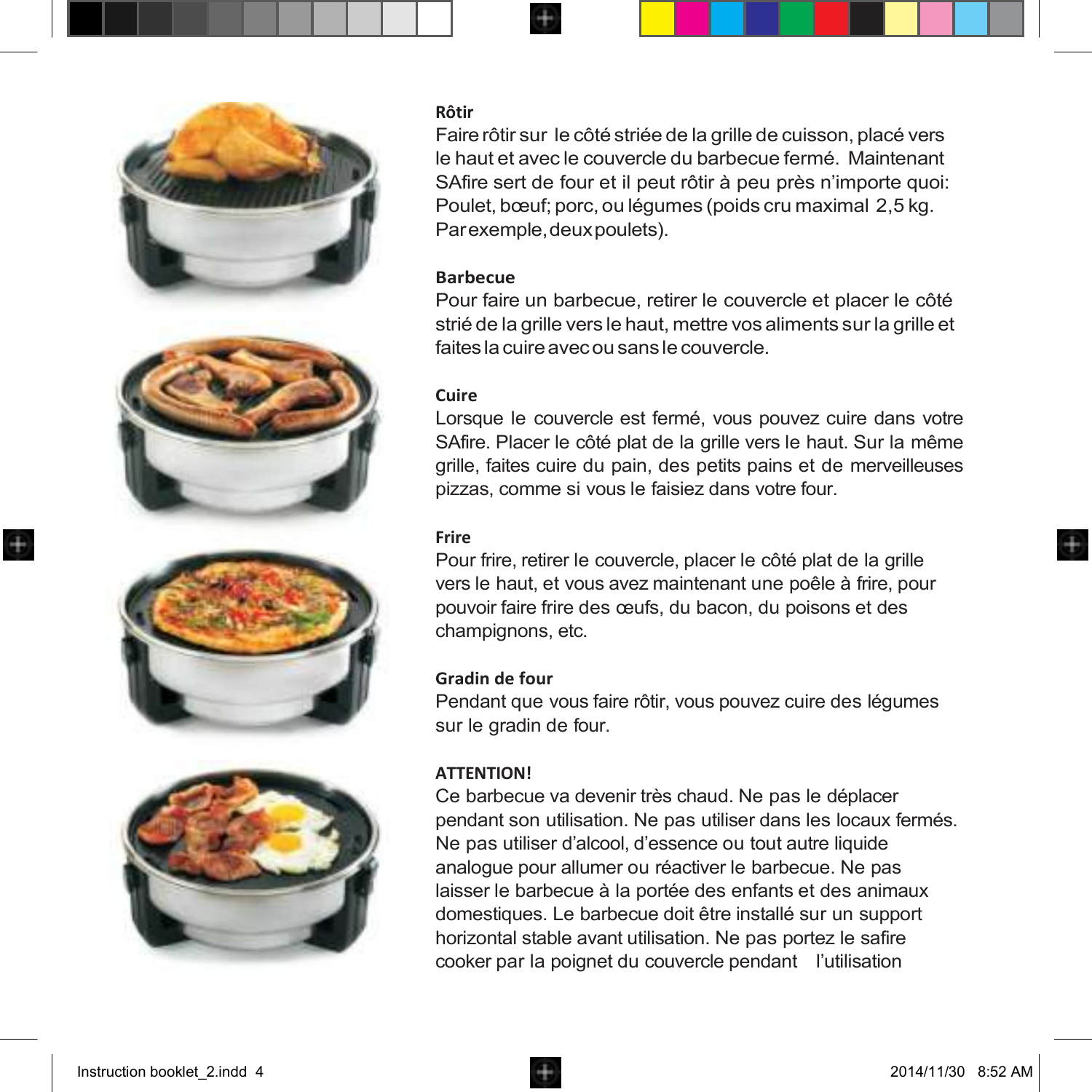#### **Observation importante**

- 1. Ne laissez pas les briquettes chaudes brûler dans votreSAfire pendant plus de 10 minutes, lorsque la grille et le couvercle sont en place et qu'il n'y a pas d'aliments sur la grille. Cela endommagera votre grille et la poignée du couvercle.
- 2. Une fois que votre cuisson est terminée, retirez le couvercle et laissez les briquettes se consumer. Vous pouvez retirer le foyer avec l'outil de levage et le placer sur une surface inflammable, comme une brique, afin de le laisser se consumer complètement. Cela évit era aux huiles et aux graisses de se durcir dans le SAfire, après la cuisson
- 3. Toujours s'assurer que les trous d'aération dans le grill ne sont pas obturés pendant la cuis son, afin d'éviter l'asphyxie de la combustion.
- 4. Placer impérativement la petite grille dans le foyer de combustion avant de placer la/les briquettes.



## **Instructions d'allumage** 1. Ouvrir le SAfire et retirer le couvercle.

- 2. Mettre un volume approprié d'allume-feux dans le foyer.
- 3. Empiler 8 10 briquettes (en fonction de la taille, 400g au total).
- 4. S'assurer que l'aération est adéquate (par exemple, une véranda ouverte ou un patio)
- 5. Allumer les allume-feux normalement.
- 6. Laissez-les brûler pendant 20 -30 minutes jusqu'à ce que le charbon soit gris.
- 7. Placer la grille dans la rôtissoire et la laisser chauffer pendant 2 minutes.

#### **Maintenant, vous êtes prêt à cuisiner.**

#### **Instructions de nettoyage**

Toutes les surfaces de votre SAfire devraient être nettoyées avec une solution savonneuse chaude, appliquée avec une éponge. Des matériaux abrasifs peuvent être utilisés, puisqu'il s'agit d'un produit en acier inoxydable. Si vous le souhaitez, vous pouvez vaporiser l'intérieur du couvercle et la grille avec de l'huile d'olive. Cela bouchera scellera la surface, ou bien nettoyez, ou encore mettez simplement SAfire dans le lave-vaisselle. Une attention particulière devrait être apportée, lors du nettoyage de la grille de la rôtissoire; aucun matériau de nettoyage abrasif ne doit être utilisé sur des surfaces non-adhésives.

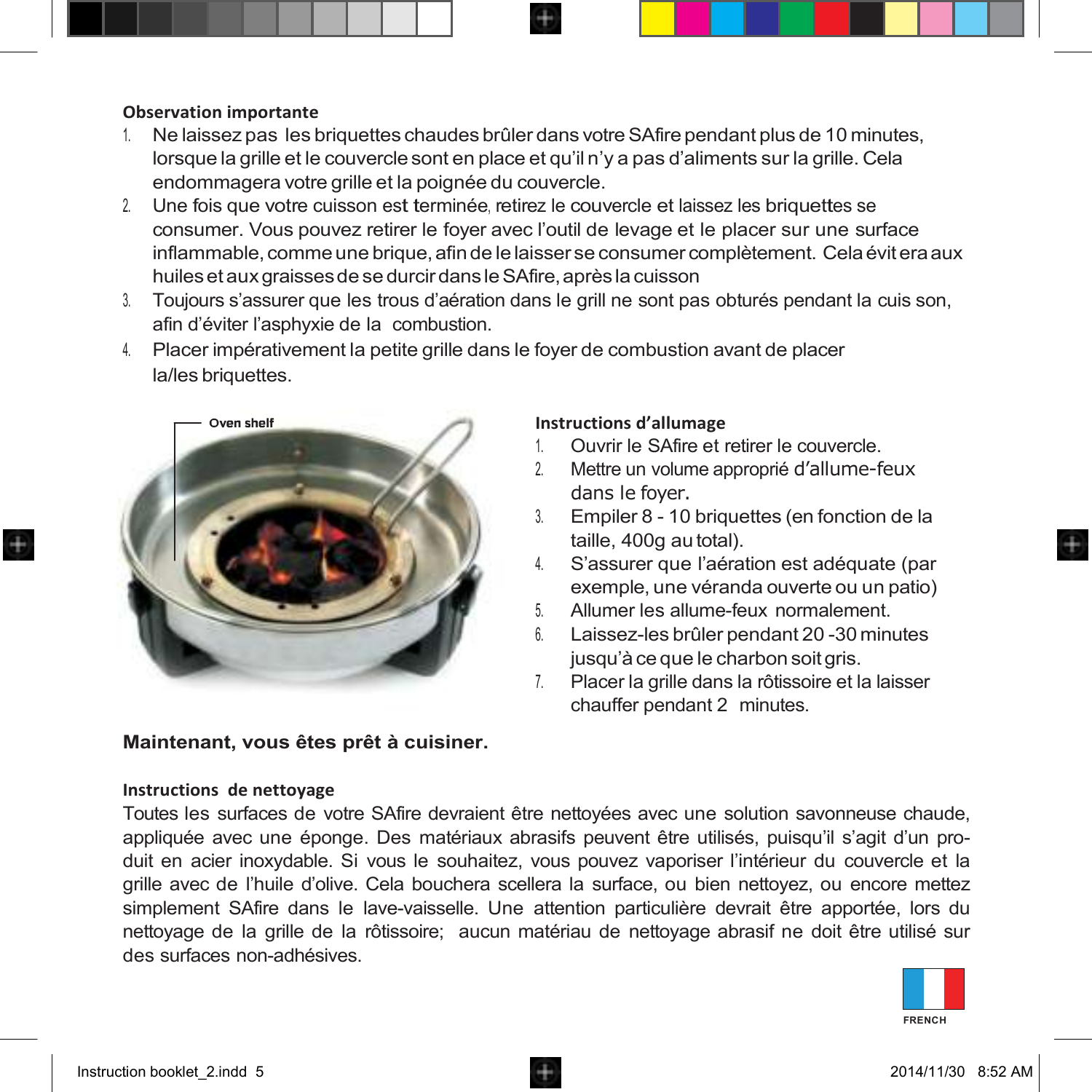







#### **Stegning**

Steg med den riflede side af risten opad og med låget lukket. Så fungerer din SAfire Roaster som en ovn og kan derfor stege nærmest hvad som helst: kylling, oksekød, flæskesteg, lam, eller grøntsager. Max. rå vægt er 2,5 kg eller eksempelvis 2 kyllinger.

#### **Grillning**

Hvis du vil grille, så fjernes låget, og risten anbringes med den riflede side opad. Dernæst lægges maden på risten og grilles enten med eller uden låget på.

#### **Bagning**

Du kan bage på din SAfire Roaster, når låget er lukket. Anbring risten med den flade side opad og bag så brød, boller eller pragtfulde pizzaer, fuldstændig som du ville gøre det i din normale ovn.

#### **Pandestegning**

Hvis du fjerner låget og anbringer risten med den flade side opad, har du nu en stegepande, så du eksempelvis kan lave spejlæg, bacon, fisk og champignon.

#### **Ovnrenden**

Mens du steger, kan du bage dine grøntsager på ovnrenden.

**BEMÆRK!**Denne grill bliver meget varm, så flyt den derfor ikke, mens

den er i brug. Må ikke anvendes indendørs eller på uventilerede steder. Anvend ikke sprit, petroleum, eller lignende væskertil at antænde eller gentænde grillen.Grillen bør ikke være i nærheden af børn og dyr. Sørg altid for at grillen er placeret på et stabilt og jævnt underlag inden den tages i brug. Når SAfire er optændt må den aldrig bæres i håndtaget.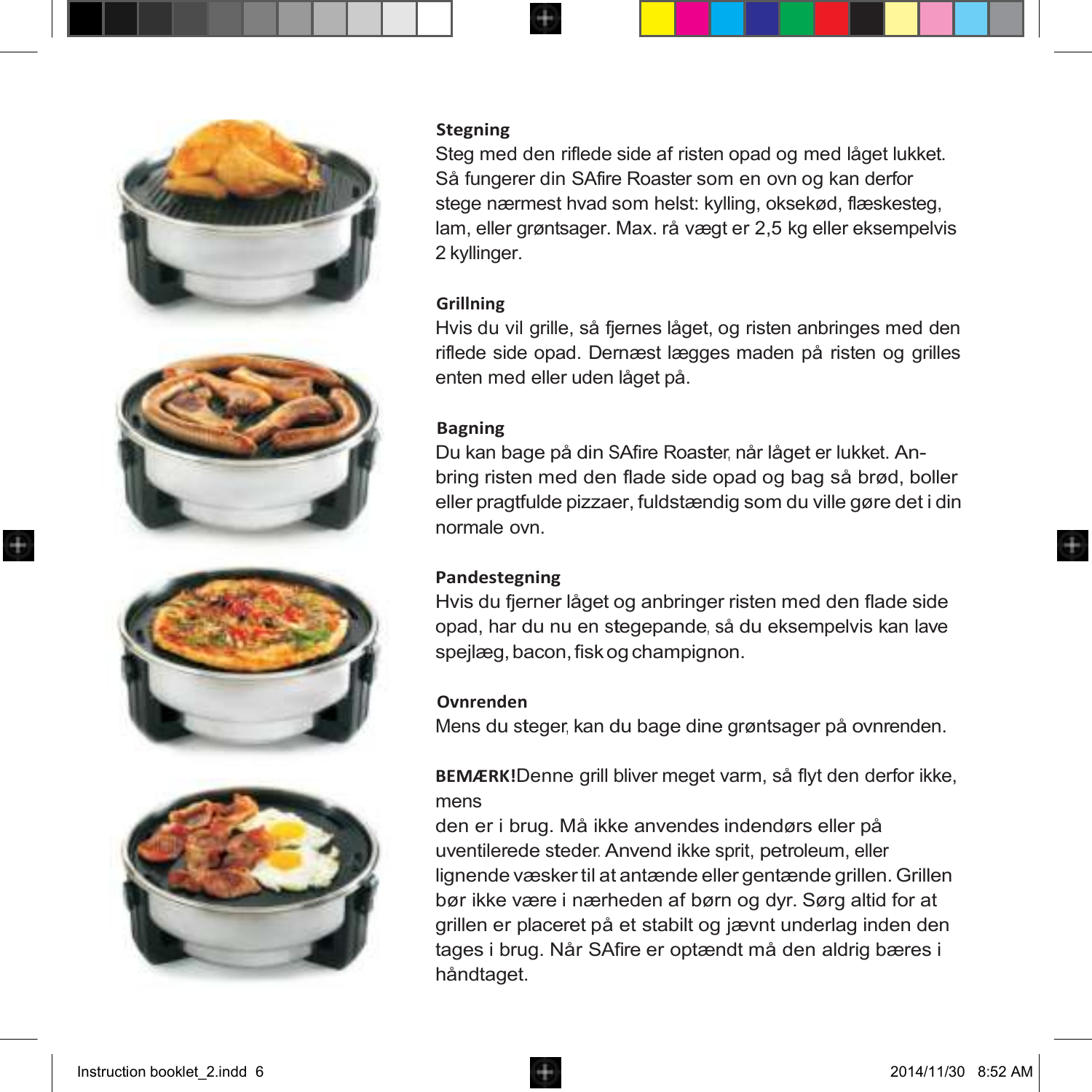#### **Bemærk venligst**

- 1. Lad aldrig de glødende briketter brænde i din SAfire uden kød i mere end <sup>10</sup> minutter, hvis låg og rist er på plads. I modsat fald vil din rist og håndtaget på låget blive ødelagt.
- 2. Straks du er færdig med at tilberede din mad, skal låget fjernes, så briketterne kan brænde ud.
- 3. Sikr altid at luftventilerne i risten ikke er tilstoppede, mens der laves mad, så ilden ikke kvæles.
- 4. Læg aldrig briketter i brændkammeret med mindre brændkammerristen ligger på sin plads i bunden afbrændkammeret.



#### **Optændingsinstruktion**

- Åbn SAfire Roaster og fiern risten.
- 2. Placer et passende antal optændings briketter på brændkammerets rist.
- 3. Anbring 8 til 10 briketter (afhængig af størrelse - men 300 g i alt) over optændingsbriketterne.
- Sikr at der er tilstrækkelig ventilation (f.eks.) påenåbenaltanellerterrasse).
- 5. Tænd optændingsbriketterne på sædvanlig vis.
- 6. Lad dem brænde i 20 30 minutter til kullene bliver grå.
- 7. Sæt risten i ovnen og lad den varme op et par minutter.

#### **Du er nu klar til at tilberede din mad på din SAfire Roaster.**

#### **Rengøringsvejledning**

Alle overflader bør vaskes af med en varm sulfoopløsning. Til særligt vanskelige pletter kan du anvende skurepulver, da SAfire Roaster er lavet af rustfrit stål af en meget høj kvalitet. Inden du anvender din SAfire Roaster skal låg og rist pensles med olivenolie, da dette forsegler overfladen og gør rengøringen endnu lettere. Du kan også vaske den op i opvaskermaskinen. Bemærk: der må ikke anvendes skurepulver på risten eller på slip-let overfladen.

SAfire, Just GRILLiant...

**For Norway, Sweden and Finland please refer t[o www.safirenordic.dk](http://www.safirenordic.dk/)**

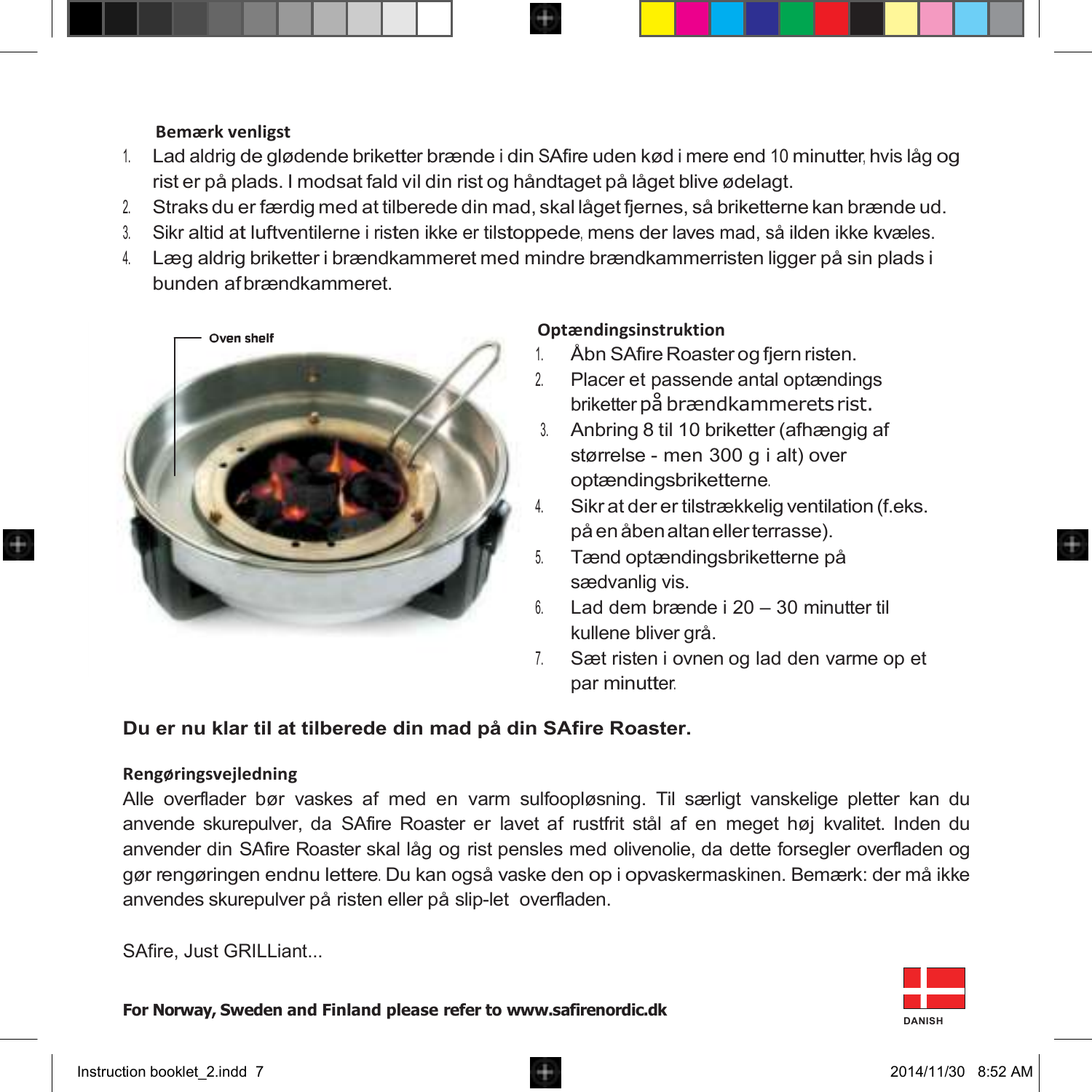







#### **Schmoren**

Zum Schmoren die gewellte Seite des Grillrostes nach oben legen, und den Deckel schließen. Der SAfire Roaster kann jetzt als Ofen benutzt werden um fast alles zuzubereiten: Hähnchen, Rind, Schwein, Lamm oder Gemüse (maximal 2,4kg, d.h. zwei Hähnchen).

#### **Grillen**

Fürs Grillen bitte den Deckel abnehmen, und das Rost mit der gewellten Seite nach oben benutzen. Legen Sie das Grillgut auf den Rost, und grillen Sieohne Deckel.

#### **Backen**

Bei geschlossenem Deckel kann man mit dem SAfire Roaster backen. Hierzu das Rost mit der glatten Seite nach oben legen. Backen Sie Brot, Brötchen und Pizza auf dieselbe Weise wie zu Hause.

#### **Braten**

Zum Braten benutzen Sie das Rost mit der glatten Seite nach oben. Sie haben nun eine Bratpfanne um Spiegeleier, Schinken,Fisch,Gemüseundmehrzubraten.

#### **Backblech**

Während des schmoren oder grillen kann gleichzeitigGemüse auf dem Backblech unter dem Rost (d.h. auf dem Rand rund um die Briketts herum) zubereitet werden.

#### **VORSICHT!**

Dieser Grill wird sehr heiß. Bei Benutzung nicht bewegen.Nicht in geschlossen und unbelüfteten Räumen benutzen. Zum Anzünden oder wieder Anzünden des Grills keinen Alkohol, Benzin oder ähnliche Flüssigkeiten benutzen. Den Grill von Kindern und Haustieren entfernt halten. Bevor Sie den Grill benutzen achten Sie bitte darauf, dass er auf einer stabilen, ebenen Fläche steht. Når SAfire Roaster er optændt må den aldrig bæres i håndtaget.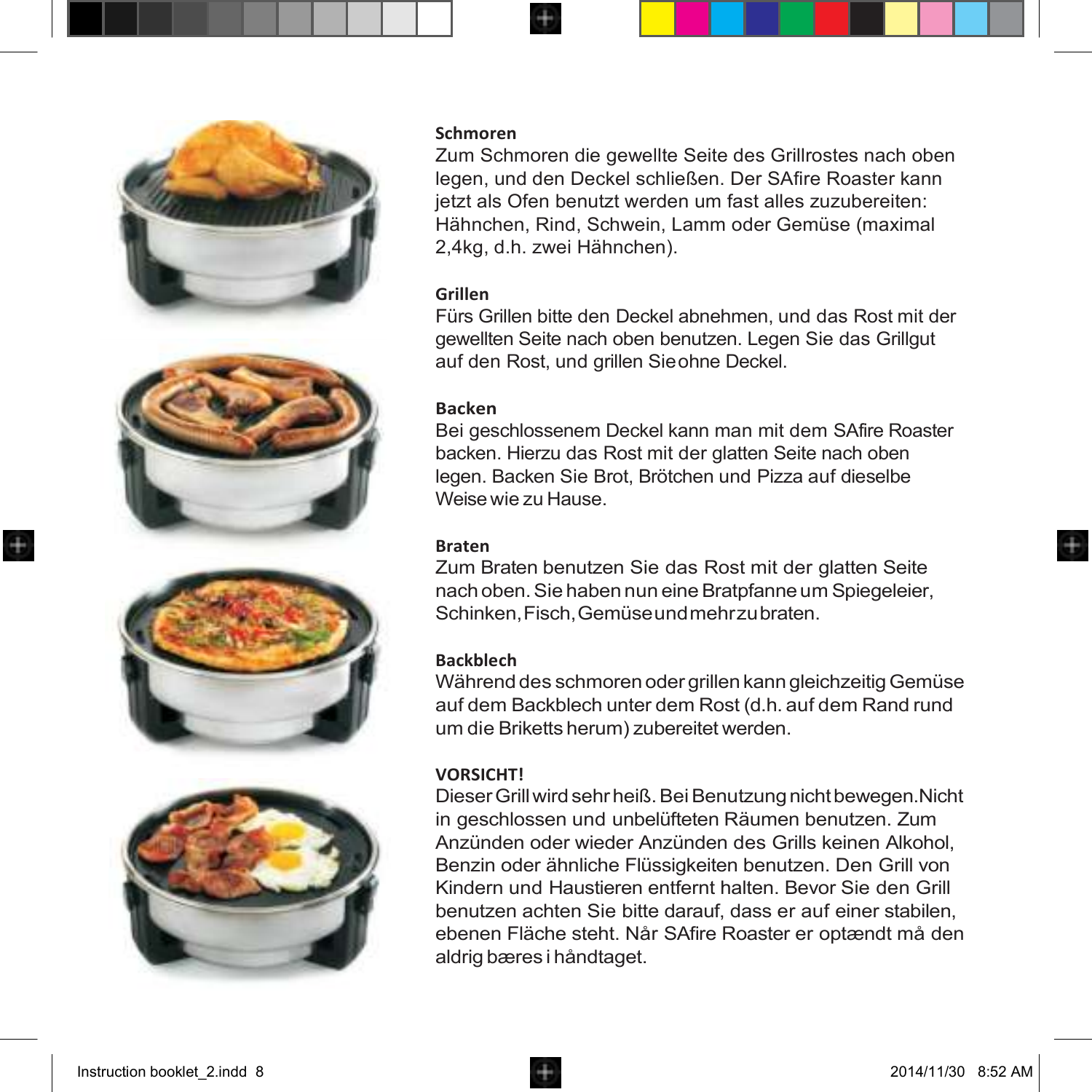#### **Achtung**

- 1. Wenn kein Grillgut auf dem Rost liegt, dürfen die Briketts nicht für länger als 10 Minuten im SAfire Roaster brennen wenn Rost und Decke aufgelegt sind. Der Rost kann sonst durch Überhitzung beschädigtwerden.
- 2. Sobald das Grillen vorüber ist sollte der Deckel abgenommen werden, um die Briketts ausbrennen zulassen.
- 3. StellenSie sicher,dass die Ventilationsöffnungen nichtblockiert sind, da sonstdas Feuer erlöschen kann.
- 4. Nicht strömen die briquetten in die brennerkammer ohne gritter im platz.



#### **Betriebsanleitung**

- 1. ÖffnenSie den SAfire Roaster und nehmen SiedenRostab.
- 2. Colocar Sie eine angemessene Menge Gril lanzünderindie Feuermulde.
- 3. Platzieren Sie 8 bis 10 Briketts (abhängig von der Größe, etwa 400gr) über den Grillanzündern.
- 4. Stellen Sie bitte ausreichende Frischluftzufuhr sicher.
- 5. Zünden Sie die Grillanzünder ganz normal an.
- 6. WartenSie etwa 20 bis 30 Minuten, bis die Kohle gut durch geglühtist.
- 7. Legen Sie den Rost auf den SAfire Roaster, und warten Sie etwa 2 Minuten bis das Grillrost erhitzt ist.

#### **Der Buzbee ist jetzt fertig zum Grillen, Kochen, Braten...**

#### **Reinigungshinweise**

Bitte benutzen Sie zur Reinigung Ihres SAfire Roaster warmes Seifenwasser und einen Schwamm. Für besonders hartnäckige Flecken kann auch ein schärferes Reinigungsmittel verwendet werden, da der SAfire aus Edelstahl gefertigt ist. Wenn Sie möchten, können Sie die Innenseite des Deckels und das Rost vor Gebrauch mit Olivenöl einreiben. Dadurch wird die Oberfläche versiegelt, und die Reinigung wird noch einfacher. Sie können den SAfire Roaster auch im Geschirrspüler reinigen. Bei der Reinigung des Grillrostes dürfen auf der Anti-Haft beschichteten Oberfläche keine scharfen Reinigungsmaterialien verwendet werden.

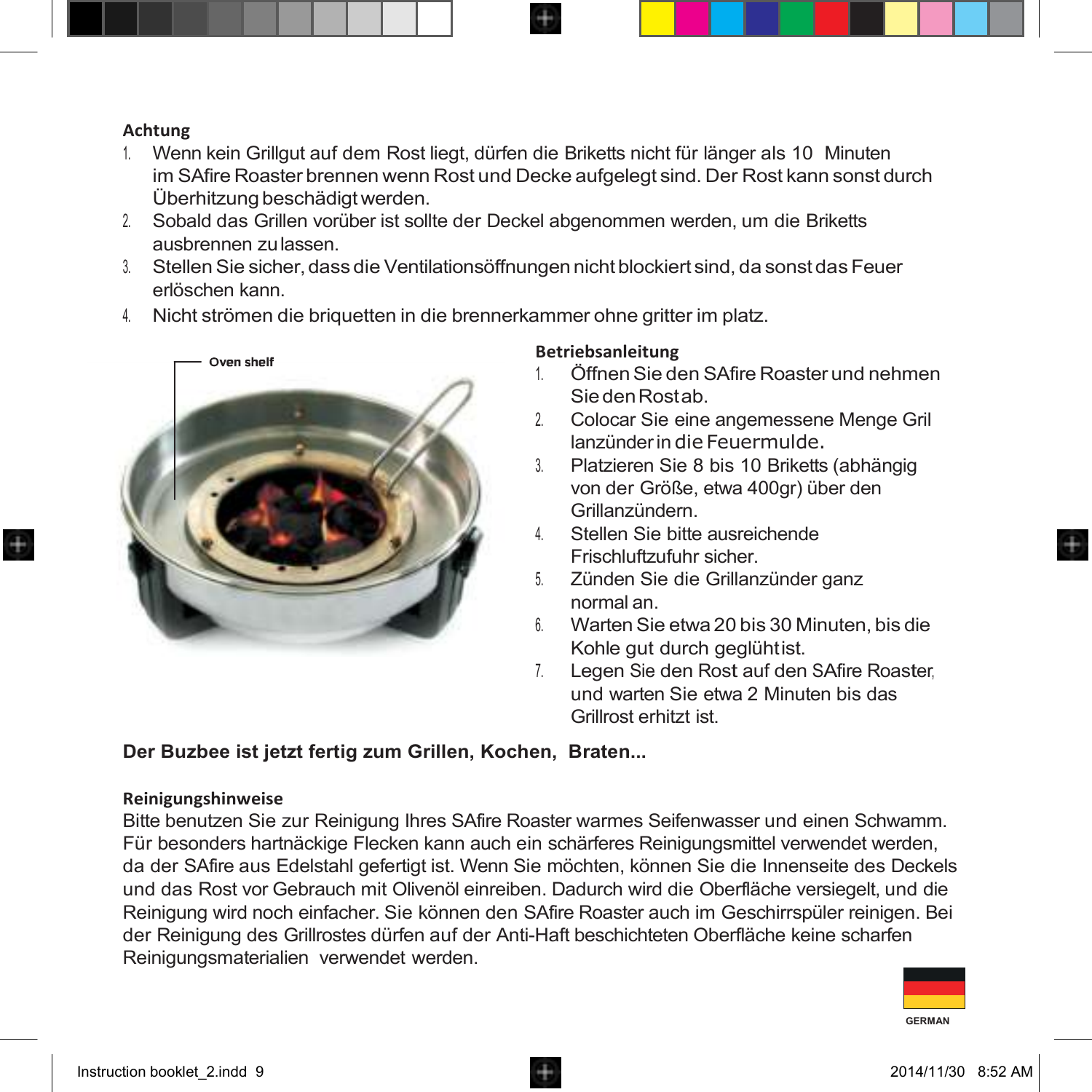







#### **Roosteren**

Rooster met de geribbelde kant van het kookrooster naar boven en de bolle deksel (dome) gesloten. Nu werkt de SAfire als oven en kan hij bijna alles roosteren: kip, rundvlees, varkensvlees, of groenten. (maximaal ruw gewicht 2.5 kg bijv. twee kippen.

#### **Barbecue**

Om te barbecueën, de dome verwijderen en het rooster met de geribbelde kant naar boven plaatsen, uw eten op het rooster plaatsen en barbecueën met of zonder de dome.

#### **Bakken**

Met de dome gesloten kunt u bakken in uw SAfire.Plaats het rooster met de vlakke kant naar boven. Bak dan brood, broodjes en heerlijke pizza op hetzelfde rooster op dezelfde wijze als in uw oven.

#### **Braden**

Om te braden, de dome verwijderen, het rooster plaatsen met de vlakke kant naar boven en u heeft nu een braadpan om eieren, spek, vis en champignons, etc. te bakken.

#### **Oven schap**

Tijdens het roosteren kunt u groenten bakken op de oven schap.

#### **ATTENTIE!**

Deze barbecue wordt erg heet. Niet verplaatsen tijdens gebruik. Niet gebruiken in een gesloten en ongeventileerde ruimte. Gebruik geen alcohol, benzine of vergelijkbare vloeistoffen om de barbecue aan te steken of opnieuw aan te steken. Houd de barbecue uit de nabijheid van kinderen en huisdieren. Zorg ervoor dat de barbecue vóór het gebruik geplaatst wordt op een stabiel, vlak oppervlak. De safire roaster tijdens werking niet dragen aan het handvat van de deksel.

÷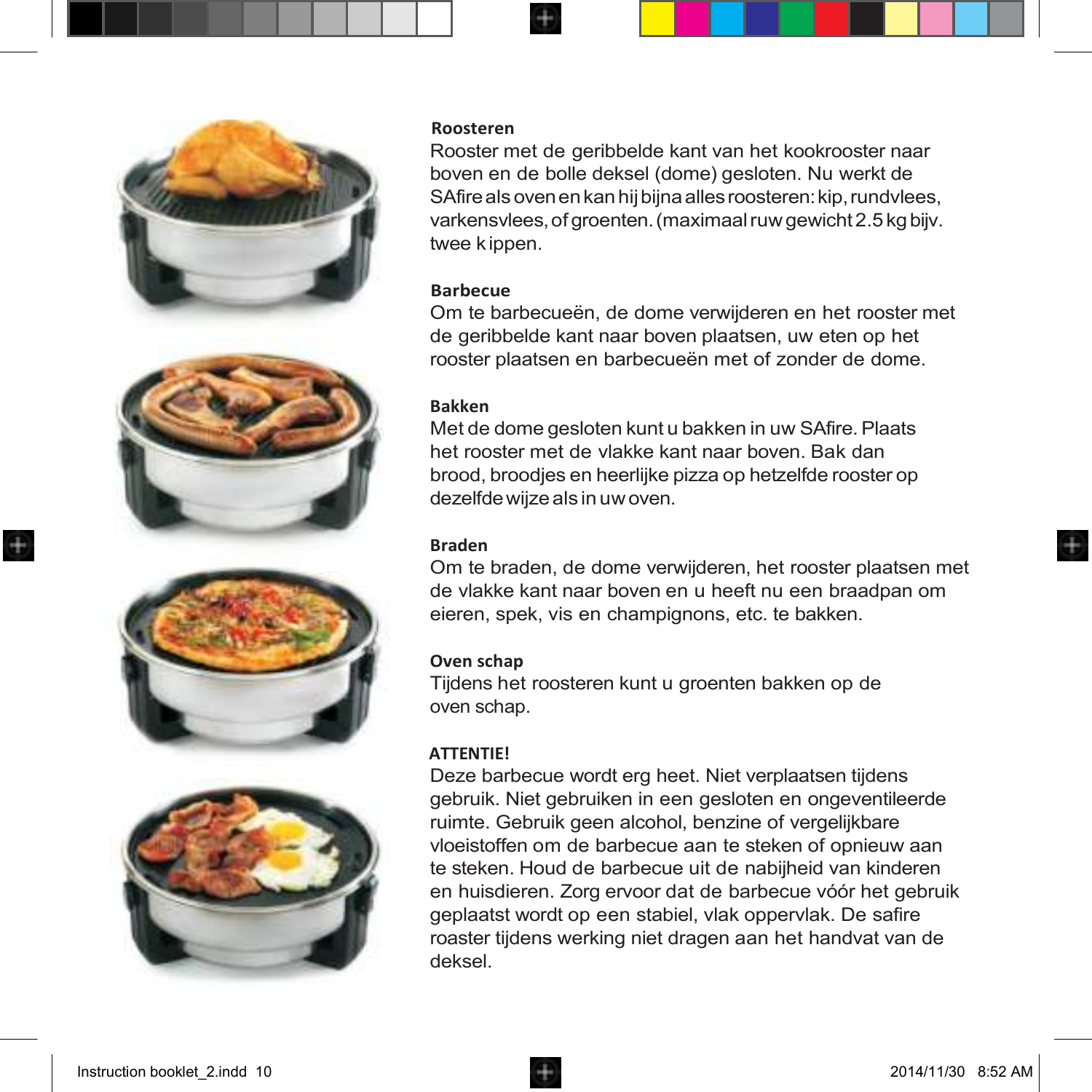#### **Belangrijke opmerking**

- 1. Laat uw briketten niet meer dan 10 minuten branden in uw SAfire met het rooster en de dome geplaatst, zonder etenswaren op het rooster. Dit zal uw rooster en handvat van de dome beschadigen.
- 2. Wanneer u klaar bent met koken, de dome en het rooster verwijderen om de briketten onbelemmerd uit te laten branden. U kunt de vuurkamer verwijderen met het stuk hef gereed schap en hem plaatsen op een onbrandbaar oppervlak zoals een baksteen, om hem uit te laten branden. Dit voorkomt dat de oliën en vetten hard aanbakken na het ko ken in de SAfire.
- 3. Zorg er altijd voor dat de ventilatiegaten in het rooster niet geblokkeerd zijn tijdens het koken om te voorkomen dat hetvuur stikt.
- 4. Plaats nooit briketten in de vuurkamer zonder dat het kleine rooster in de vuurkamer geplaatst is.



#### **Uw bent nu klaar om te gaan koken.**

#### **Instructies voor het reinigen**

# Alle oppervlakken van uw SAfire moeten gewassen worden met een warm sopje en een spons.



Schuurmiddelen kunnen gebruikt worden voor hardnekkige plekken, omdat dit product gemaakt is van hoogwaardig roestvrijstaal. Voor het koken, indien gewenst, kunt u de binnenkant van de dome en het rooster inspuiten met olijfolie. Dit sluit het oppervlak af en maakt het reinigen nog eenvoudiger of eenvoudigweg afwassen of de SAfire eenvoudigweg in de vaatwasser plaatsen. Speciale zorg moet besteed worden aan het reinigen van het rooster van het toestel; geen schuurmiddelen mogen gebruikt worden op anti-aanpak oppervlakken..

#### Instruction booklet 2.indd 11  $\Box$  2014/11/30 8:52 AM

## **Instructies voor het aansteken**

- 1. Open de SAfire en verwijder het rooster.
- 2. Plaats een geschikt aantal aanmaakblokjes voor op het rooster van devuurkamer.
- 3. Stapel 8-10 briketten op (afhankelijk van de grootte, 400g totaal).
- 4. Zorg voor voldoende ventilatie (bijv. open veranda ofpatio).
- 5. Steek de aanmaakblokjes op de normale manieraan.
- 6. Laat hem voor 20-30 minuten brandenof tot de kolen grijs van kleur zijn.
- 7. Plaats het rooster erin en laat deze voor 2 minuten opwarmen.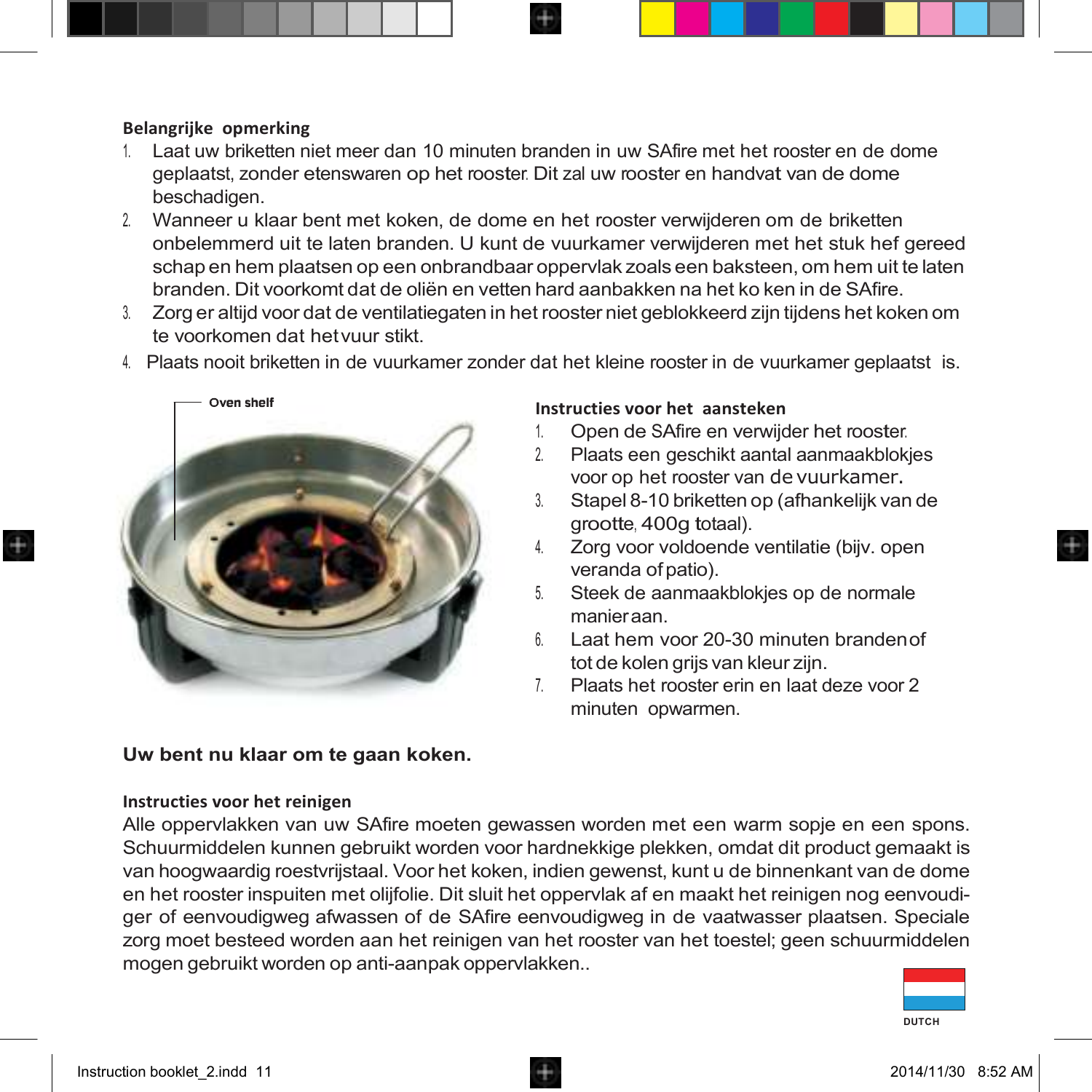

#### **Arrostire**

Con il lato zigrinato della griglia di cottura rivolto verso l'alto e il coperchio. In questo modo il Safire lavora come un forno e può arrostire quasi tutto: pollo, manzo, carne di maiale, agnello, o verdure (peso crudo 2,5 kg max. ad esempio due polli piccoli.

#### **Grigliare**

Per grigliare, rimuovere il coperchio e posizionare la griglia con il lato zigrinato rivolto verso l'alto, porre il vostro cibo sulla griglia e far cuocere con o senza il coperchio

#### **Frittura**

Per friggere o rosolare levare il coperchio, posizionare la griglia con il lato piatto rivolto verso l'alto. Potete friggere le uova, pancetta, pesce e funghi, ecc



#### **Cottura di verdure al forno**

Mentre si arrostisce sulla piastra di cottura si può usare lo spazio intorno al braciere per cuocere delle verdure.



#### **ATTENZIONE!**

Questo barbecue diventerà molto caldo. Durante l'uso non si deve muovere. Non utilizzare in ambienti chiusi e non ventilati. Non utilizzare alcool, benzina o liquidi infiammabili per ri-accenderlo in caso la brace sia esaurita. Tenere il barbecue lontano dai bambini e animali domestici. Prima dell'uso assicuratevi che il barbecue sia posizionato su una superficie piana e stabile. Non trasportare il Safire per il manico del coperchio durante il funzionamento.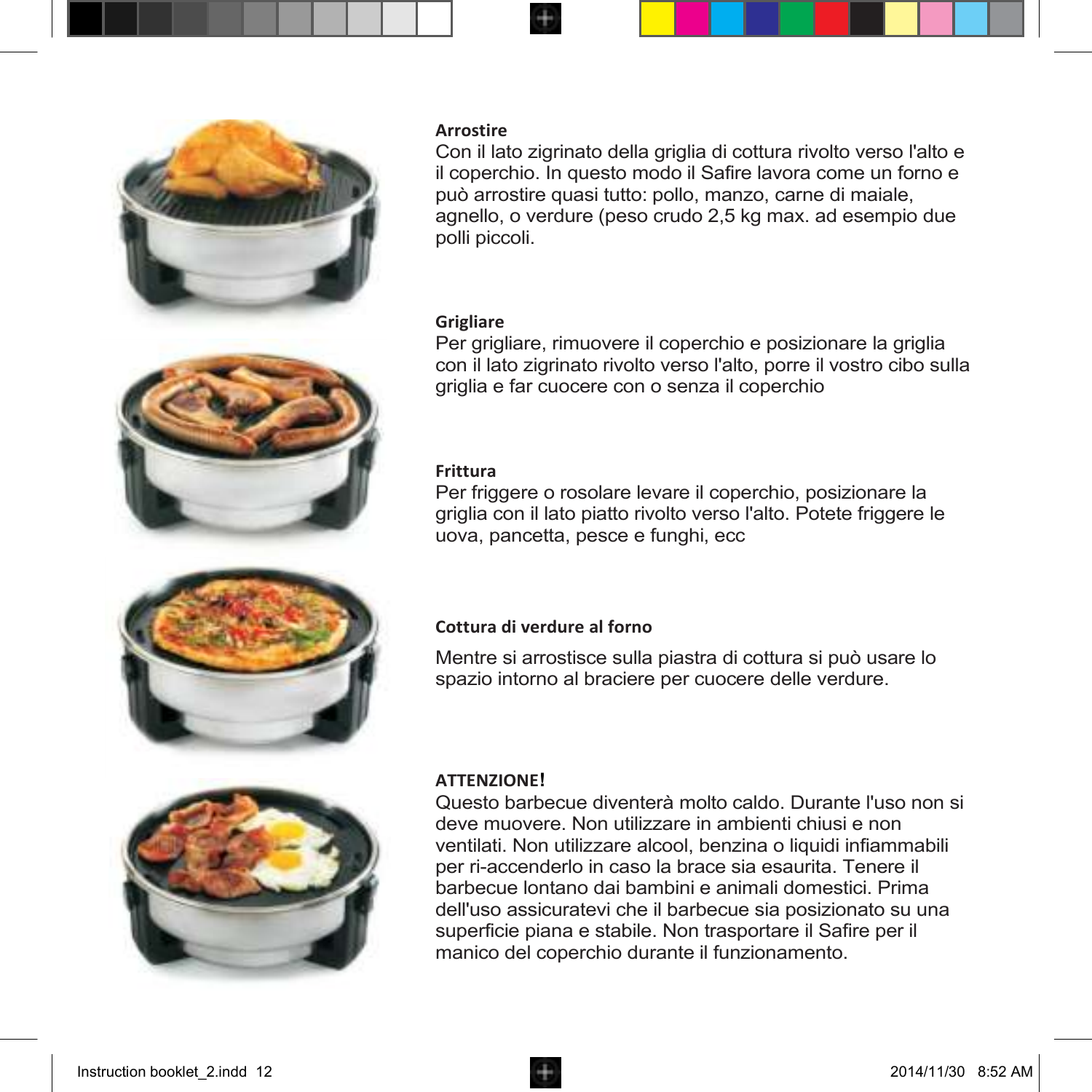#### **Avviso importante**

1. Non fate bruciare del carbone o della carbonella nel Safire per più di 10 minuti con la piastra di cottura ed il coperchio montati senza cibo in cottura. Ciò danneggerebbe la piastra e la maniglia del coperchio.

2. Una volta terminata la cottura, togliere il coperchio e la piastra per consentire alla carbonella di bruciare liberamente. È possibile rimuovere il braciere con l'apposita maniglia e porlo su una superficie non infiammabile, come ad esempio un mattone, e lasciarlo bruciare. Questo consentirà di evitare che gli oli e grassi vengano carbonizzati all'interno del Safire e siano difficili da pulire.

3. Verificare sempre che le aperture della griglia non siano bloccate durante la cottura per evitare lo spegnimento della brace.

4. Non mettere carbonella nel braciere senza prima posizionare l'apposita griglia.



#### **Istruzioni per l'accensione**

1. Aprire il Safire e rimuovere la piastra di cottura.

2. Inserire una quantità appropriata di accendifuoco sulla griglia nel braciere.

3. Posizionare 8-10 bricchette di carbone o carbonella (a seconda delle dimensioni, 400g in totale).

4. Assicurarsi che vi troviate in un locale con una ventilazione adeguata (ad esempio una veranda aperta o un terrazzo).

5. Accendere l'accendifuoco nel modo consueto. 6. Lasciare bruciare per 20 a 30 minuti o fino che carboni siano di colore grigio chiaro.

7. Posizionare la piastra di cottura nel Safire e lasciare riscaldare per 2 minuti.

#### **Ora siete pronti a cuocere.**

#### **Istruzioni per la pulizia**

Tutte le superfici del vostro Safire devono essere lavate con una soluzione saponata calda, applicata con

una spugna o una spazzola morbida. Materiali abrasivi possono essere utilizzati su tracce resistenti, dato che questo prodotto è realizzato in acciaio inossidabile di alta qualità. Prima della cottura, se lo si desidera, spruzzare l'interno della cupola e la griglia con olio di oliva. Questo sigilla la superficie e facilita la pulizia. Si può anche semplicemente lavare il Safire in lavastoviglie. Deve essere prestata particolare attenzione quando si effettua la pulizia della piastra di cottura; non devono essere assolutamente utilizzati detergenti abrasivi su superfici antiaderenti.



.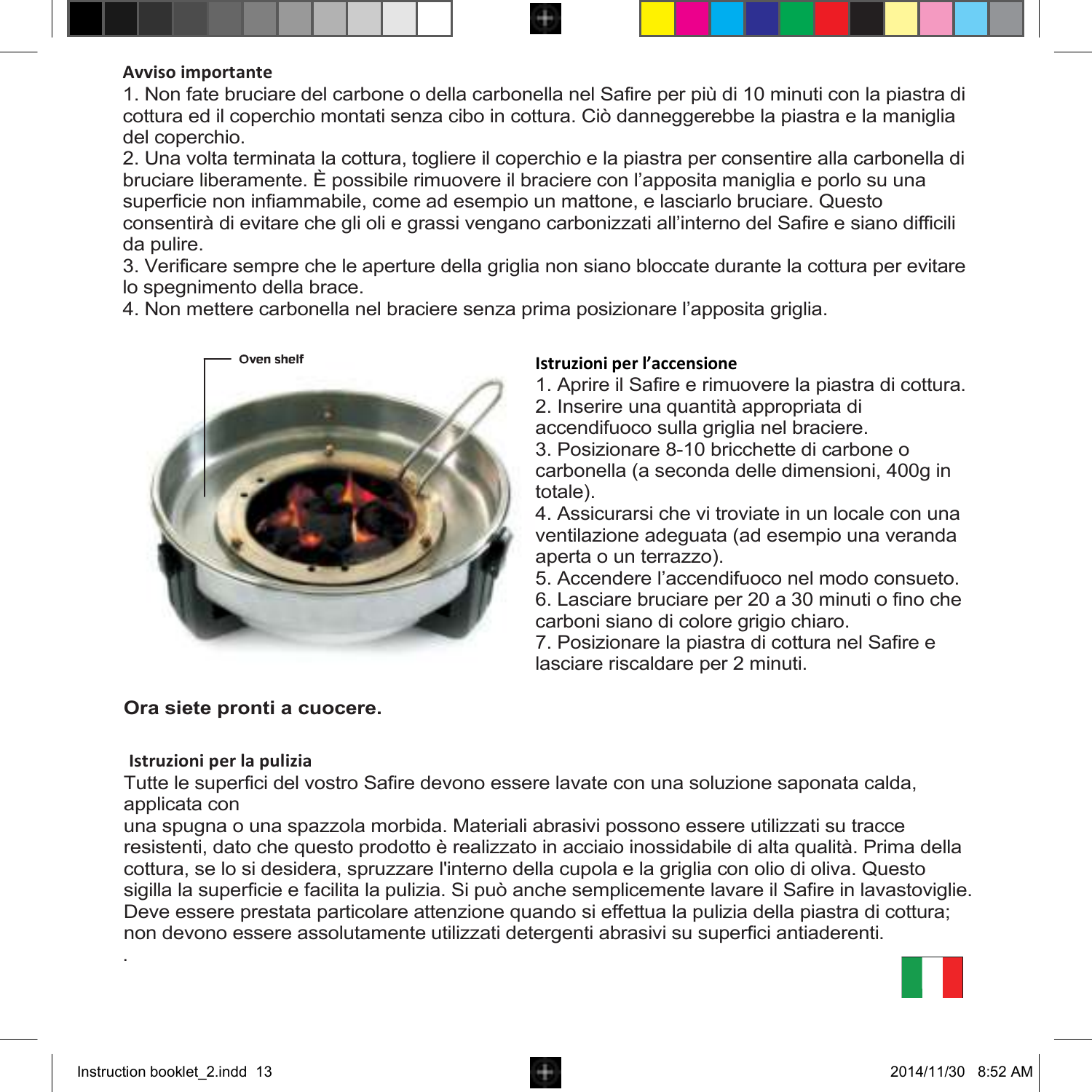# **ACCESORIES.**



 $\bigoplus$ 

Rotisserie

 $\bigoplus$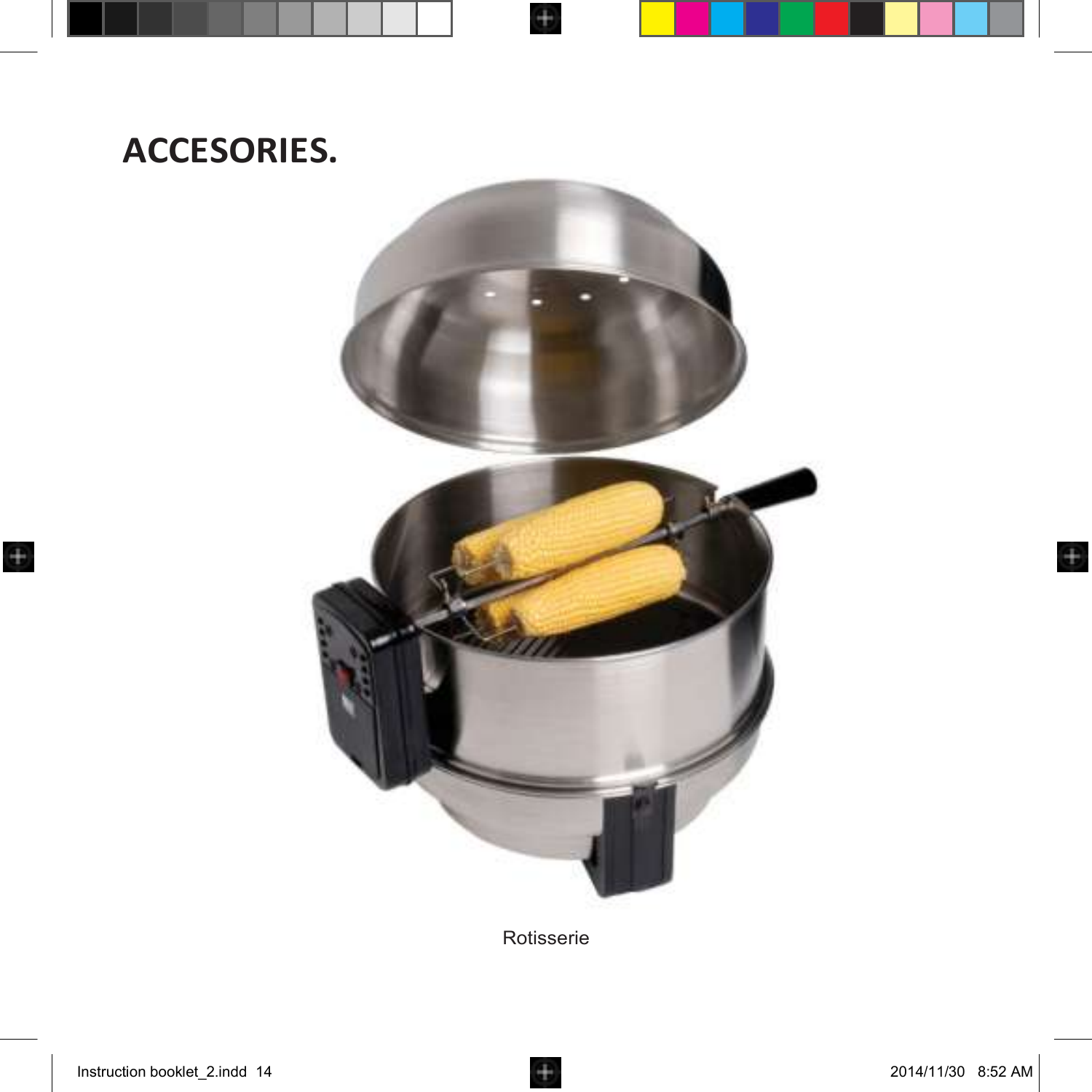

 $+$ 

 $\bigoplus$